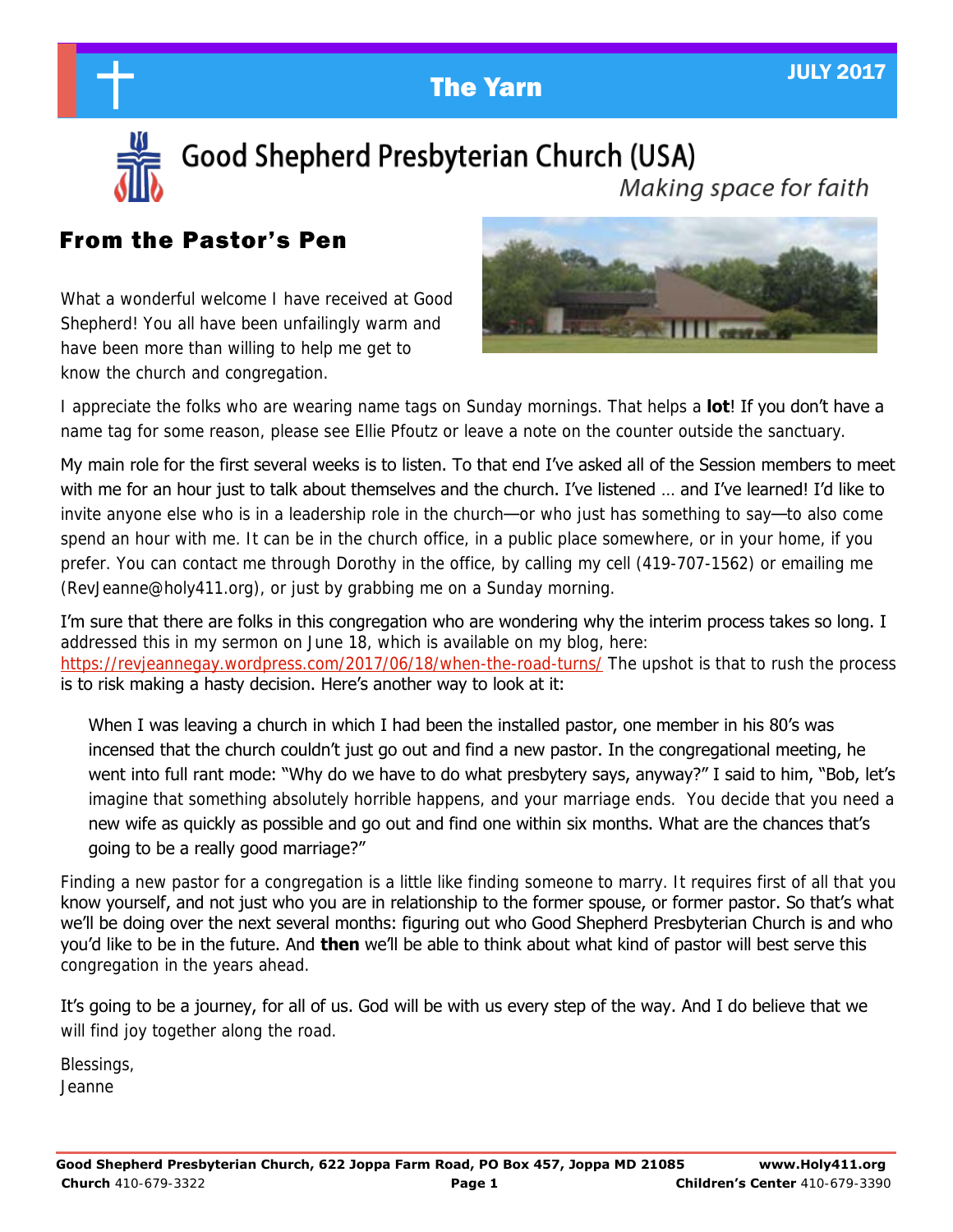**Community** 

# Food Pantry Collection Sunday

The Session voted in June to make the First Sunday of each month **Food Pantry Collection Sunday**. (The first Sunday is also Pot Luck Coffee Hour, so as we bring something to share for coffee hour for ourselves, let us bring something to share with others.)

A basket will be placed in the Upper Room for the collection of food items, money, and other donations for our pantry. Certain items are particularly appreciated because they are not covered by Food Cards, such as paper goods, toiletries, and laundry products.

The purpose of this proposal is to draw attention to the continuing needs of our Food Pantry and to remind people to give throughout the year. The Food Pantry is called upon weekly to supply the needy of our own community.

Joan and Wayne Douglas are in charge of this mission and continue to shop for the resupplying of the closet. Dorothy Burns keeps track of the families involved and the needs of the closet. Dorothy is the one who actually gives out the items and serves as the face of this mission to the public.

**Sunday, July 2** will be our first collection Sunday for this project.

Thank you in advance for your support of this mission.

# Women's Association

A **BIG THANK YOU** to all who donated and bought the baked goods at our Spring Fling!!! The Women's Bake Table made about \$160, which will go to support our yearly mission projects.

Also, we had a grand relaxing evening at our Women's Picnic in June, full of fellowship and fine food offerings. Thank you to the Petnic's for hosting this event!!!

**Women Association Board Members** – there will be a planning Board Meeting at Jane Workman's home at 10:00 am on Thursday, July 13. Bring any reports and ideas to share as we plan our programs for the coming 2017-2018 year.

## **2017-2019 Board Members:**

| Co-Moderators               | Elaine Tich and Jane Workman             |
|-----------------------------|------------------------------------------|
| Vice-Moderator              | Norma Webster                            |
| Secretary                   | Mary Kaye Kent                           |
| Treasurer                   | Jeanette Petnic                          |
| <b>Missions</b>             | Ellie Pfoutz                             |
| <b>Bible Study</b>          | Joan Pugh and Jane Workman               |
| Card Ministry               | Joan Douglas and Elaine Tich             |
| Prayer Shawl Ministry       | Joan Douglas and Elaine Tich             |
| (Pillowcase Dresses Project | Joan Pugh, Mary Kaye Kent, Ellyn Hooper) |

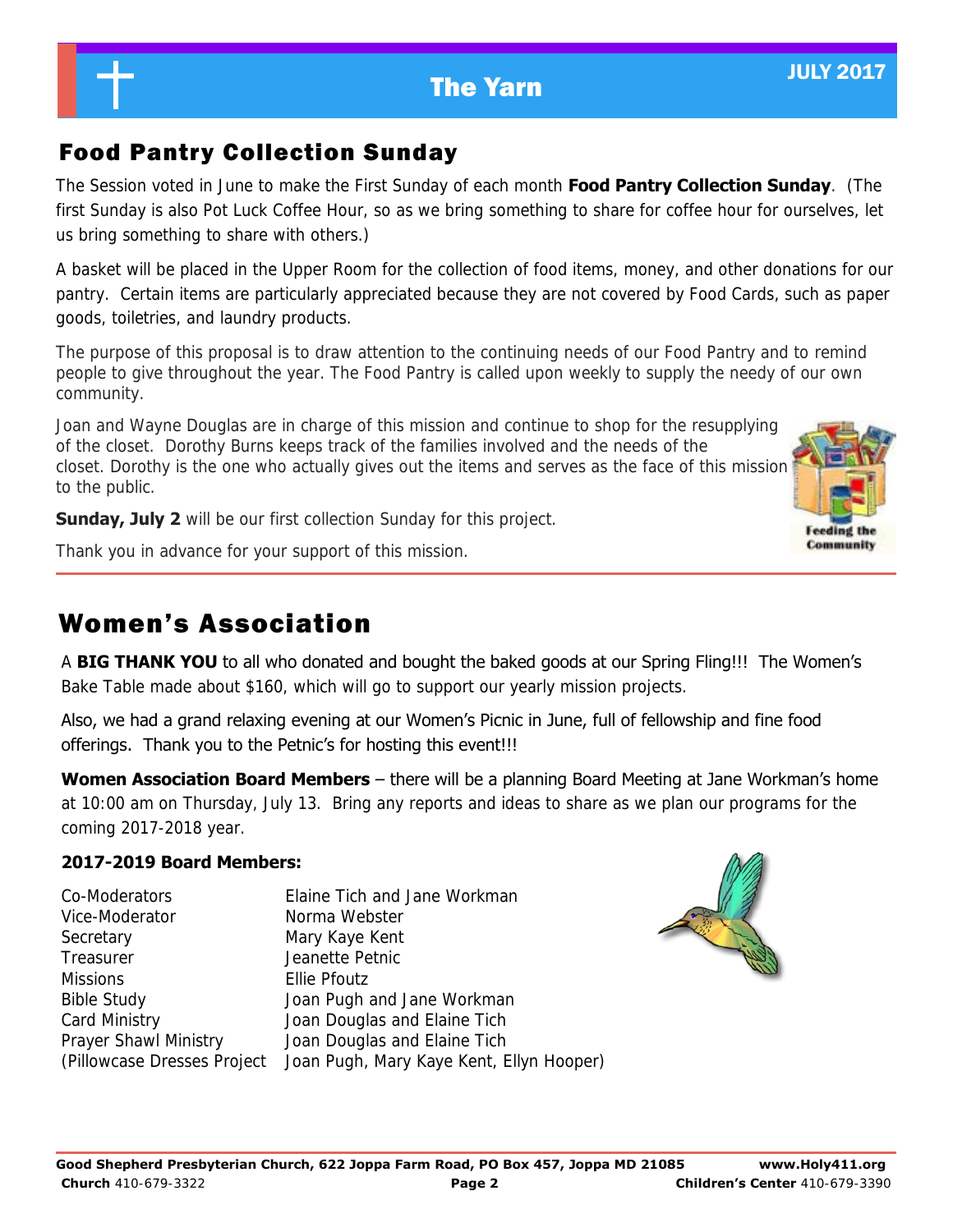



# Backpacks—Back to School Ushers & Tellers

**THIS YEAR'S BACK TO SCHOOL PROJECT IS !!!Bac kpac ks !!!** 



**Please donate 1, 2, 3, or ? It's Cool to have a BACKPACK** 

| <b>Ushers:</b> |                          | <b>Tellers:</b> |
|----------------|--------------------------|-----------------|
| July 2         | Petnic, Workman          | Lawson, Terry   |
| July 9         | Tich, McKemy, Morgan     | Starke, Webster |
| July 16        | Douglas, Webster, Starke | Tich, Pfoutz    |
| July 23        | Maas, Wronowski          | Kent, PreVatte  |
| July 30        | Hooper, Young            | Hooper, Petnic  |
|                |                          |                 |

# The Sharing Table

The main operation site for The Sharing Table is The Prince of Peace Catholic Church at 2600 Willoughby Beach Road, Edgewood. Volunteers are asked to arrive at the church by 10 a.m. Food service begins at  $11:30$  a.m. and ends at 1 p.m.

Members of the Good Shepherd P.C. Sharing Table Team and anyone who wishes to join us in this community meal service adventure (including children nine and above) are asked to log the following serving date:

## **August 12, 2017**

Our service at The Sharing Table offers one to four ways for individuals to participate:

## 1. Preparation of the day's casserole (we need at least five cooks)

Recipes are available in the bottom left mail box in the Church Office: this makes two pans.

Pans we use are atop the letter boxes also in the Church Office.

- 2. Personnel to work in the kitchen preparing all facets of the meal and preparing the plates for service
- 3. Personnel to prepare the dining hall for service and serving the meal. These persons will then be broken into the following categories:
	- One person needed to count the guests (Greeter)
	- Ten persons to serve the meals to the guests (Wait Staff)
	- Two to four persons to prepare and serve drinks (specialized Wait Staff)
- 4. Two to four persons to arrive in time to help clean the dining hall and kitchen.

Persons wishing to serve are asked to circle "cook and/or serve" on the roster on the bulletin board between the Pastor's Study and Dorothy's office. If you are new to this activity, simply write your name and number in one of the blank lines and indicate your service preference.

For more information, ask any member of the Church.

May you continue to be blessed for your participation in this ministry.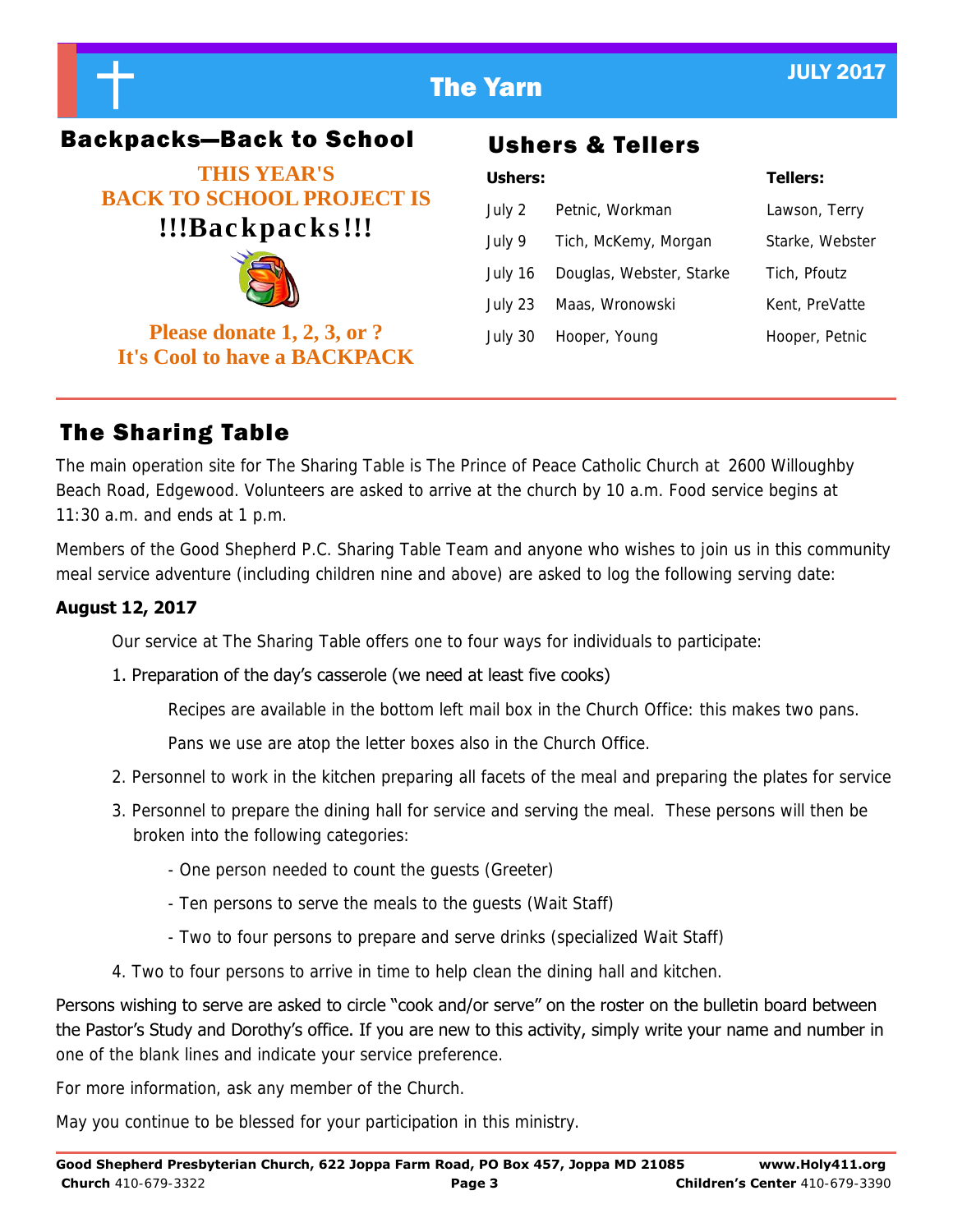|                                                     | <b>The Yarn</b> |                                                     |                                                          |  |                                                                |  |
|-----------------------------------------------------|-----------------|-----------------------------------------------------|----------------------------------------------------------|--|----------------------------------------------------------------|--|
| Sunday, 2                                           |                 | Worship 11:00<br>Coffee 12:00                       | Sunday, 6                                                |  | Worship 11:00<br>Coffee 12:00                                  |  |
| Monday, 3<br>Tuesday, 4<br>Wednesday, 5             |                 | Office Closed<br>Office, Day Closed<br>Deacons 6:45 | Saturday, 12<br>Sunday, 13<br>$\mathbf{S}$<br>Sunday, 20 |  | Sharing Table 10:00<br>Worship & Picnic 11:00<br>Worship 11:00 |  |
| Sunday, 9<br>Thursday, 13                           |                 | Worship 11:00<br>Coffee 12:00<br>Session 7:00       | Sunday, 27                                               |  | Coffee 12:00<br>Worship 11:00<br>Coffee12:00                   |  |
| Sunday, 16                                          |                 | Worship 11:00<br>Coffee 12:00                       |                                                          |  |                                                                |  |
| Sunday, 23<br>$\overline{\mathbf{0}}$<br>Sunday, 30 |                 | Worship 11:00<br>Coffee 12:00<br>Worship 11:00      |                                                          |  |                                                                |  |
|                                                     |                 | Coffee 12:00                                        | $\bullet$                                                |  |                                                                |  |

# Deacons

**A big thank you to each and everyone who supported our Spring Fling.** It was such a joy to witness the fun, fellowship, and labor of love. We believe the event was a success for so many reasons. We heard good things from the vendors, and the children seemed to have great fun. We will have a post meeting to review suggestions and improvements, should we agree to have again next year. Please pass your comments on. Again, thank you to all who donated their time, talent, gifts, wisdom, and support.

## **CHRISTMAS IN JULY**

We are collecting for the Harford Family House July 2nd through July 30th. You may have received an email reminder from Kathy. The items will be posted in the bulletin and on the information board at church. The items are to be new and can consist of twin size sheets, pillows, detergent, cleaning supplies and baby items. All items will be delivered on July 31st. This donation drive will replace the one we normally had in December. We thank you in advance for your donations.



## **SAVE THE DATE**

Mark your calendar! Our church picnic will be August 13th on the church grounds. More information will be coming your way!

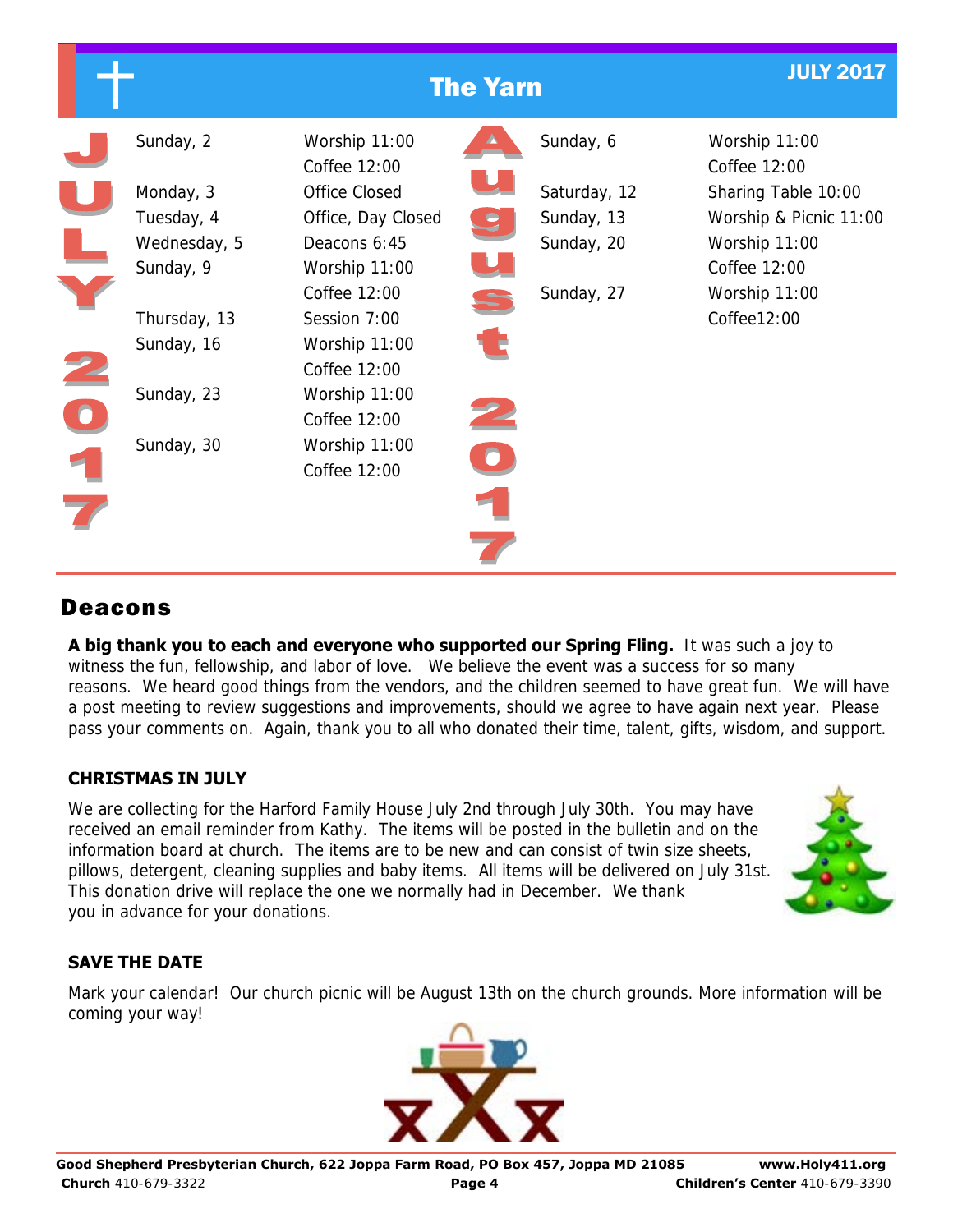# **From the Capital Improvement Committee**

As you may have noticed, there is a great deal of work going on at Good Shepherd. The temporary playground has been completed (brush cleared, temporary fencing installed, soil prepared, sod laid, concrete pad added, sod watered, etc.) and the Children's Center kids are happily playing and having a fun time. The old playground has been demolished and work is underway with the renovation. A new fence has been partially erected, the bumper boards have been installed on the bottom of the fence (to hold in the new mulch), and a garden for the children has been created in the playground.

We are awaiting the delivery of the new playground equipment. It was shipped on June 28 and is scheduled to arrive sometime after July  $4<sup>th</sup>$ . The men of the church will then begin the difficult task of assembling and installing it.

The first week of July an ADA (Americans with Disabilities Act) Compliant access ramp into the playground will be installed. After the playground equipment is completely installed, a drainage system will be put in and 10 inches of mulch added to the playground. When all is accomplished, the remainder of the fencing will be installed.

At completion, The Harford County Children's Services will be contacted to inspect the new playground and to ensure that we are in compliance. Once approval is granted, the new playground will be open for the children to start having a great and safe area to enjoy.

Our next big project will be the parking lot. The work should begin in late July or early August if all goes according to schedule. The plan is to completely remove and replace the existing parking lot with a brand new ADA compliant parking lot. Both of these projects have long been needed to enhance the look and safety of our Good Shepherd Church and Children's Center.

I want to express a **HUGE THANK YOU** to the following gentlemen who have put in many hours planning, assembling materials, and working to make this playground transformation happen: Jim Petnic, Mike Bohns, Wayne Douglas, and Mike McKemy.

Gary Workman

Chairperson, Capital Improvement Committee







Philip Pugh, Wayne Weich, Lesley & Mike Pinkosz, Diana Ciccotelli, Rodger & Vyona Bultena, Ed Matthai, Mike McKemy, Lynda Bates, Suzy Phillips, John & Yong Pandoliano, Theresa Ridley, Marian Neilson, Dorothy Jones, Dr. Whiteford, David Burns

## **gsprayers@juno.com**